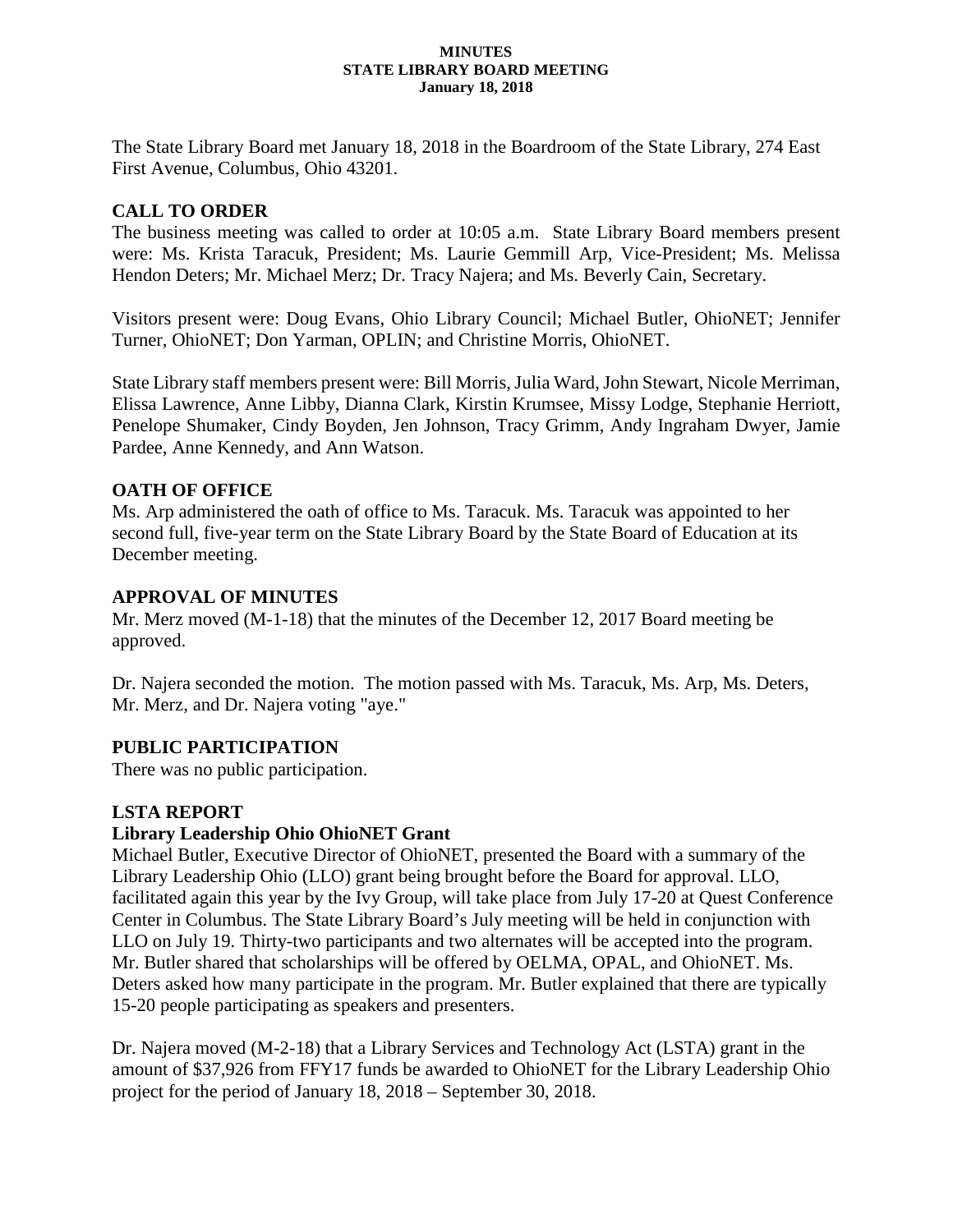Minutes State Library Board January 18, 2018 Page 2

Mr. Merz seconded the motion. The motion passed with Ms. Taracuk, Ms. Arp, Ms. Deters, Mr. Merz, and Dr. Najera voting "yes."

### **LSTA Advisory Council Appointment**

Missy Lodge, Associate State Librarian for Library Development, explained to the Board that there was a vacancy on the LSTA Advisory Council due to a resignation. Ms. Lodge proposed that Lori Harris, Associate Director for Health Sciences Library and Winkler Center Operations, University of Cincinnati Libraries, be appointed to the LSTA Advisory Council. Ms. Lodge said that Ms. Harris would strengthen diversity and digital preservation aspects of the council and would represent a special library community. Mr. Merz asked how large the council is. Ms. Lodge explained that it has fifteen members and is broadly representative of the different library communities in the state.

Ms. Arp moved (M-3-18) that Lori Harris, Associate Director for Health Sciences Library and Winkler Center Operations, University of Cincinnati Libraries, be appointed to the LSTA Advisory Council for the term of February 1, 2018 – June 30, 2021.

Ms. Deters seconded the motion. The motion passed with Ms. Taracuk, Ms. Arp, Ms. Deters, Mr. Merz, and Dr. Najera voting "yes."

## **STATE LIBRARIAN'S REPORT**

### **Discussion Regarding GPO Legislation**

Kirstin Krumsee, Library Consultant for Government Information, presented the Board with an overview of the Government Publishing Office (GPO). Ms. Krumsee explained that GPO began the same day that Lincoln was inaugurated, and it is tasked with the printing and distribution of documents both print and digital. The GPO's primary mission is keeping America informed. The Federal Depository Library Program distributes the documents to libraries who act as either a selective or regional depository. There are 43 regional depositories that keep documents forever, including the State Library. The State Library houses around 1 million documents. Ms. Krumsee shared that there is a draft bill to make substantial changes to GPO and the Federal Depository Library Program. The last time there were any substantive changes to GPO was 1962. One of the proposed changes is to require agencies to provide information in all formats. Another is removing the requirement that a depository library has to have 10,000 paper books. Allowing digital deposit is another positive change that was proposed. The last positive change would be allowing GPO to become a granting agency. Ms. Krumsee explained that a concerning part of the proposed changes gives Congress the authority to bypass GPO and enter into agreements with private entities for printing and publishing of documents. It could be more difficult to ensure the authenticity of federal documents if this happens. Ms. Taracuk asked what the timeline was for the changes. Ms. Krumsee replied that it was supposed to be December. Mr. Merz shared that he has been in touch with a lobbyist for the Federal Bar Association to oppose this legislation. He also mentioned that the E-Government Act requires that all federal courts make their opinions available to the public for free. GPO makes federal cases available the next day at no cost. Ms. Arp asked what the primary motivation for the changes is. Ms. Krumsee explained that it is privatization and control of GPO.

## **Ethics Training**

Ms. Cain reminded the Board that they must complete yearly ethics training. The training should be available in early February. Ms. Cain will let the Board know when training is available. She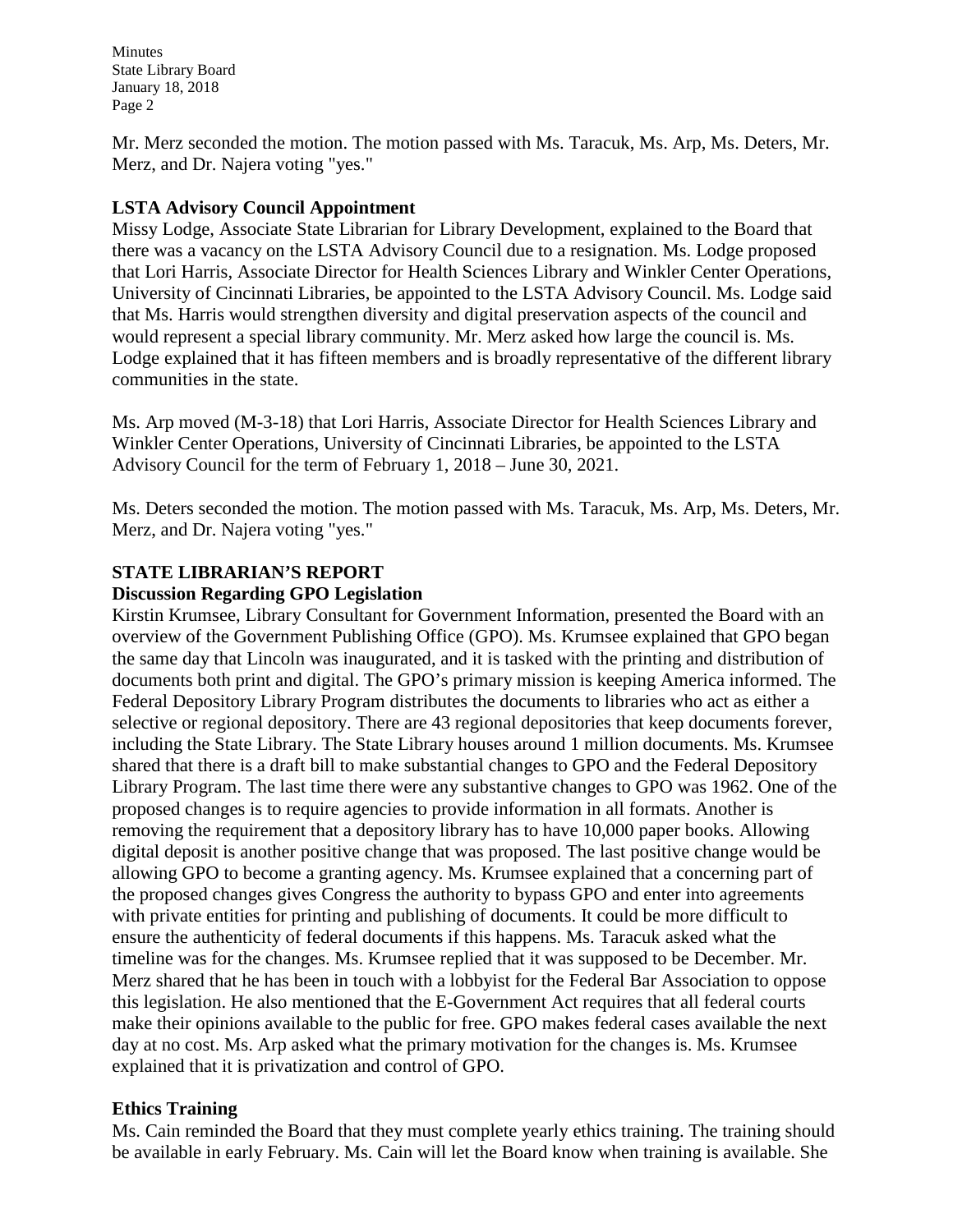Minutes State Library Board January 18, 2018 Page 3

advised the Board to take the one-hour e-course to fulfill the requirement. Ms. Cain also reminded the Board that they must complete the Financial Disclosure Form, and it is due May 15.

# **UNFINISHED BUSINESS**

There was no unfinished business

### **NEW BUSINESS**

#### **Deaf History Month Resolution**

Mr. Merz moved (M-4-18) that the Board approve the following resolution recognizing Deaf History Month:

**WHEREAS**, the General Assembly of the State of Ohio has designated the period beginning March 13 and ending April 15 as Ohio Deaf History Month; and

**WHEREAS**, Ohio Deaf History Month celebrates deaf history and the contributions of the hearing impaired and deaf community to society; and

**WHEREAS**, Recognition of Deaf History Month at the national level was initiated by two deaf employees at the Martin Luther King, Jr. Memorial Library in Washington DC; and

**WHEREAS,** The State Library of Ohio has a longstanding partnership with the Ohio School for the Deaf, working together to provide information for and about people who are deaf or hard of hearing; and

**WHEREAS**, Ohio's school, academic, public and special libraries make a difference in the lives of millions of Ohioans and provide excellent and invaluable service to library users regardless of age, ethnicity, disability or socioeconomic background; and

**WHEREAS**, many libraries in Ohio and across America are celebrating Ohio Deaf History Month with a variety of special displays, programs, or events;

**THEREFORE**, **BE IT RESOLVED**, that on this day, January 18, 2018, the State Library Board proclaims Ohio Deaf History Month, March 13 – April 15, 2018, and encourages Ohio libraries to host deaf awareness activities during this month-long celebration.

Dr. Najera seconded the motion. The motion passed with Ms. Taracuk, Ms. Arp, Ms. Deters, Mr. Merz, and Dr. Najera voting "aye."

## **LUNCH**

#### **Sexual Harassment Training**

Stephanie Herriott, Human Resources Administrator, presented the Board with Sexual Harassment Training. Ms. Herriott explained that sexual harassment is any unwelcome conduct based on the victim's sex. She emphasized that the harassment does not have to be sexual in nature. She urged Board members to call the Equal Employment Opportunity office, the Civil Rights Commission, or her to report any instances of Sexual Harassment in the State Library.